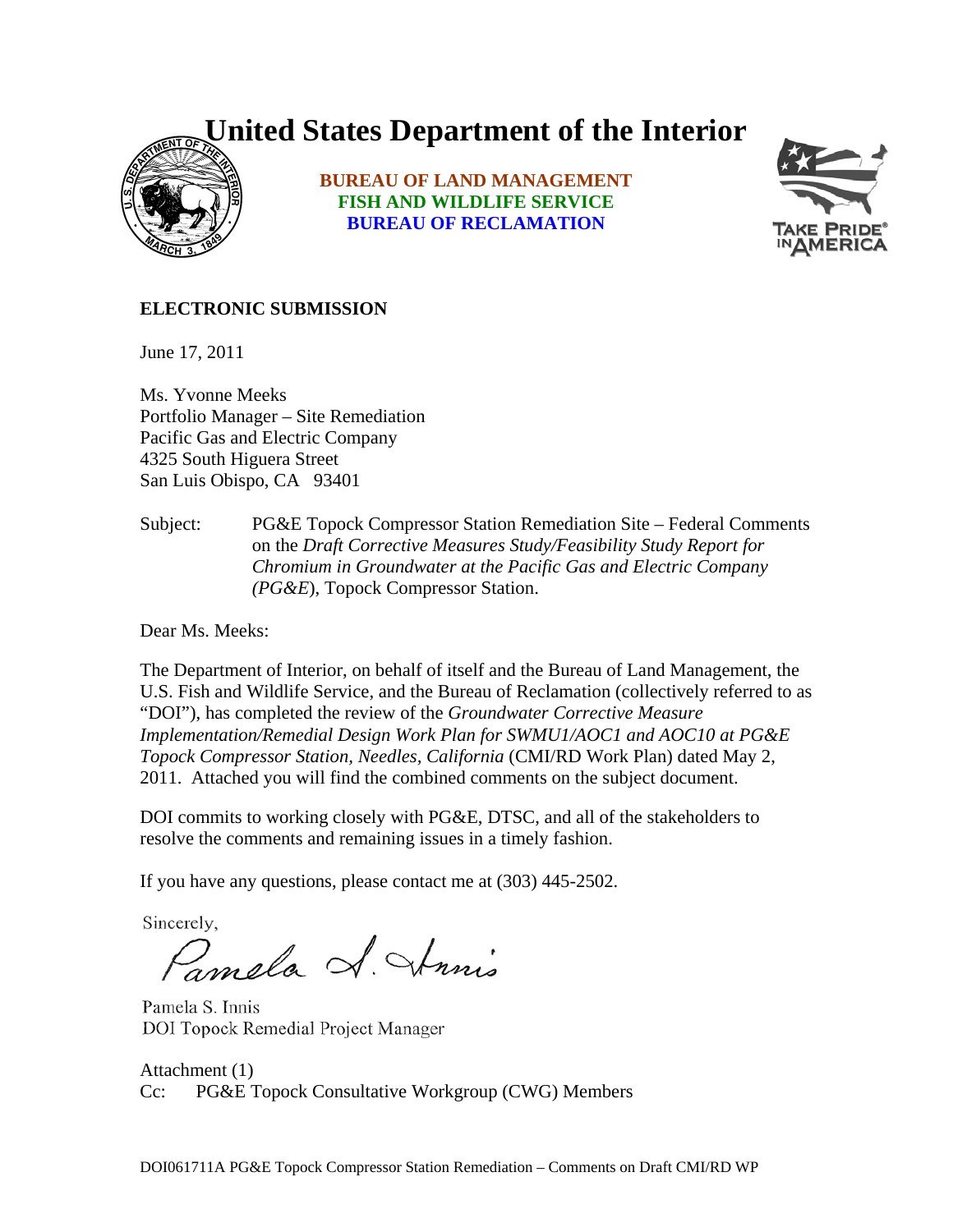## **DOCUMENT REVIEW AND COMMENT RESOLUTION SHEET**

| <b>Document Title</b>   |           | <b>Groundwater Corrective Measure</b><br><b>Implementation/Remedial Design Work</b>                           | <b>Document Date</b>                             | June 3, 2011  |
|-------------------------|-----------|---------------------------------------------------------------------------------------------------------------|--------------------------------------------------|---------------|
|                         |           | Plan for SWMU 1/AOC 1 and AOC 10                                                                              |                                                  |               |
|                         |           |                                                                                                               | <b>Originator, Organization and Phone Number</b> | PG&E/CH2MHILL |
| Reviewer, Organization, |           | DOI - Pamela Innis - Topock Project                                                                           | <b>Review Criteria</b>                           | Technical and |
| and Phone Number        |           | Manager, (303) 445-2502                                                                                       |                                                  | <b>CERCLA</b> |
|                         |           |                                                                                                               |                                                  | Compliance    |
| Location                |           | <b>Comment</b>                                                                                                | <b>Comment Response</b>                          | Accept        |
| General                 |           | The CMI/RD Work Plan is missing many components required                                                      |                                                  |               |
| Comment 1               |           | by the DTSC CACA. Under CERCLA, many of the missing                                                           |                                                  |               |
|                         |           | components can be included in the preliminary design, as                                                      |                                                  |               |
|                         |           | shown in Table 4-5 of the CMI/RD WP. However, the                                                             |                                                  |               |
|                         |           | underlying assumption for deferring these submittals to the                                                   |                                                  |               |
|                         |           | preliminary design is that the concept for the remedy, including                                              |                                                  |               |
|                         |           | all of its components, has been largely fleshed out. In review of                                             |                                                  |               |
|                         |           | the CMI/RD WP, there are many aspects of the groundwater                                                      |                                                  |               |
|                         |           | remedy for Topock that have not been defined at this time.                                                    |                                                  |               |
|                         |           | These include carbon substrate for IRZ, piping routes, use of                                                 |                                                  |               |
|                         |           | exiting water storage tanks, the expected flow and<br>characteristics of wastewater, wastewater treatment and |                                                  |               |
|                         |           | disposal, source of raw water and power supply, and location                                                  |                                                  |               |
|                         |           | of major equipment. It is critical these elements of the                                                      |                                                  |               |
|                         |           | groundwater remedy be defined prior to the preliminary design.                                                |                                                  |               |
|                         |           | There will be issues associated with the various options for                                                  |                                                  |               |
|                         |           | these elements, and there will need to be consensus on the                                                    |                                                  |               |
|                         |           | selected preferred options. To defer the analysis of options and                                              |                                                  |               |
|                         |           | selection of the preferred option for each element to the                                                     |                                                  |               |
|                         |           | preliminary design is to run the risk of significant rework of the                                            |                                                  |               |
|                         |           | design that could have been avoided. Therefore, in reference                                                  |                                                  |               |
|                         |           | to Exhibit 1-3, DOI requests the following CMI/RD WP                                                          |                                                  |               |
|                         |           | requirements that have been deferred to future design                                                         |                                                  |               |
|                         |           | submittals be included in this CMI/RD WP:                                                                     |                                                  |               |
|                         |           | Design criteria related to carbon substrate for IRZ,                                                          |                                                  |               |
|                         |           | power and water supply, and wastewater treatment                                                              |                                                  |               |
|                         |           | and disposal;                                                                                                 |                                                  |               |
|                         | $\bullet$ | Design basis related to carbon substrate for IRZ,                                                             |                                                  |               |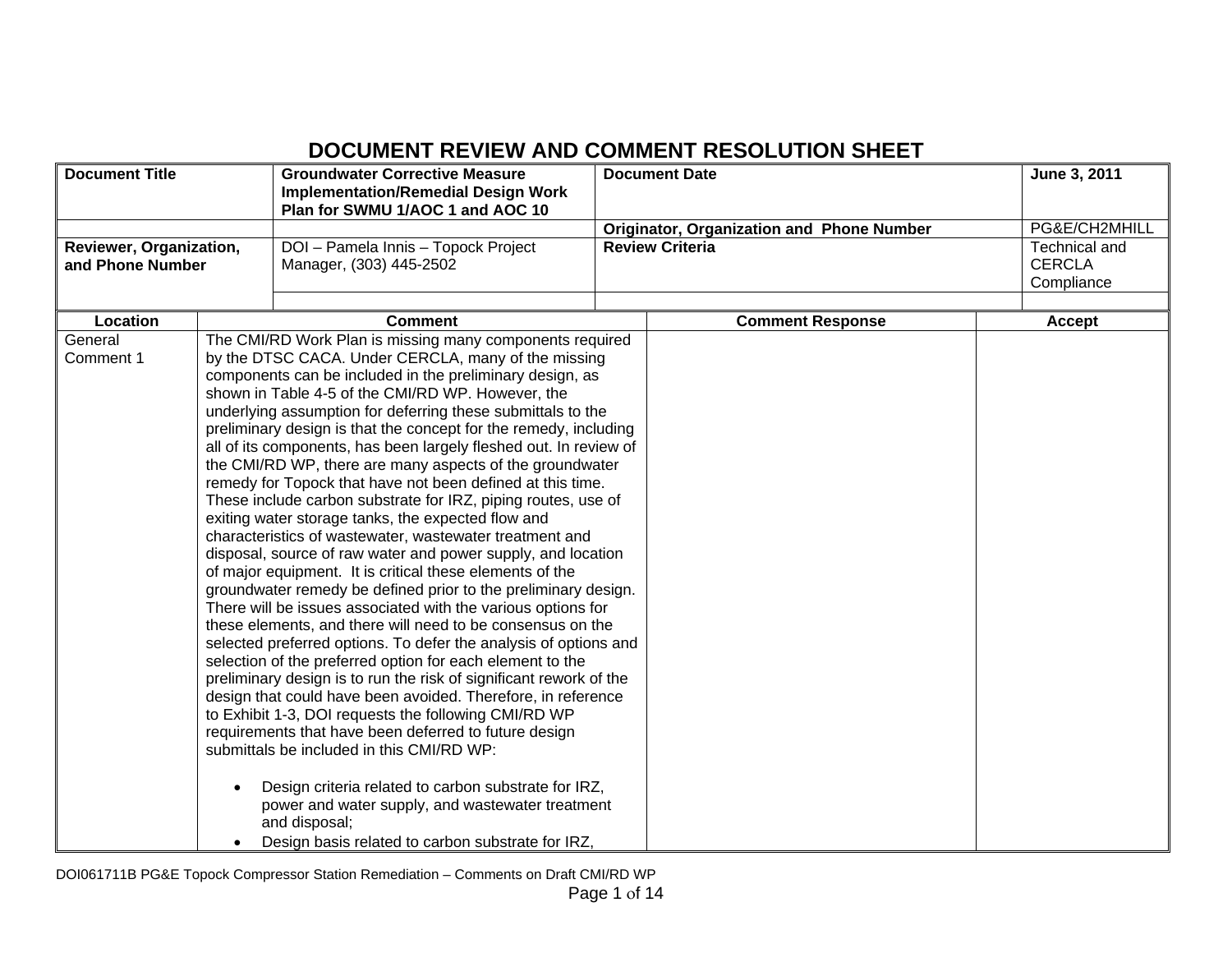|               | power and water supply, and wastewater treatment                 |
|---------------|------------------------------------------------------------------|
|               | and disposal;                                                    |
|               | Tables listing number and type of major components               |
|               | with approximate location (dimensions can be deferred            |
|               | to the preliminary design);                                      |
|               | Waste management practices;                                      |
|               | Required permits (for wastewater treatment and                   |
|               | disposal only);                                                  |
|               | Appendices providing the analysis of options (including          |
|               | the selection of the preferred options) for carbon               |
|               | substrate for IRZ, piping routes, wastewater treatment           |
|               | and disposal, source and conveyance of raw water                 |
|               | and, and location of major equipment.                            |
|               | Additionally, specific design submittals should be identified in |
|               | the text, as appropriate, even though to a large extent it is    |
|               | contained in Table 4-5.                                          |
| General       | Please discuss how fundamental factors affecting the design      |
| Comment 2     | basis, which can significantly impact the design process, will   |
|               | be integrated. These factors may include issues such as:         |
|               | minimizing the impacts to natural and cultural resources, use of |
|               | land in areas that are already impacted, minimizing the          |
|               | generation of undesirable process by products, waste             |
|               | minimizations, and related direct and indirect impacts.          |
| General       | A more accurate schedule for submittal of the key documents      |
| Comment 3     | required by the CACA, EIR, CERCLA and associated ARARs,          |
|               | the pending Consent Decree and the ROD identified in Table       |
|               | 4-3 needs to be proposed, e,g., submitted with the preliminary   |
|               | design or intermediate design, etc. (See also General            |
|               | Comments on Sections 4.1 and 4.2)                                |
|               |                                                                  |
| Section 1.2.4 | Although identified on Figure 1-2, the text should explicitly    |
|               | state that the project area as defined by the EIR is             |
|               | encompassed within the Area of Potential Effect (APE)            |
|               | specified in the Programmatic Agreement.                         |
| Section 1.3,  | Revise accordingly per General Comment 1.                        |
| Exhibit 1-3   |                                                                  |
| Section 2.0   | This section describes a framework for design and                |
| General       | implementation of the remedy. The work plan does not have a      |
| Comment       | consolidated discussion of the overall engineering design        |
|               | process. Table 4-5 indentifies the three design submittals.      |
|               | However, there is no discussion of the underlying principles     |
|               |                                                                  |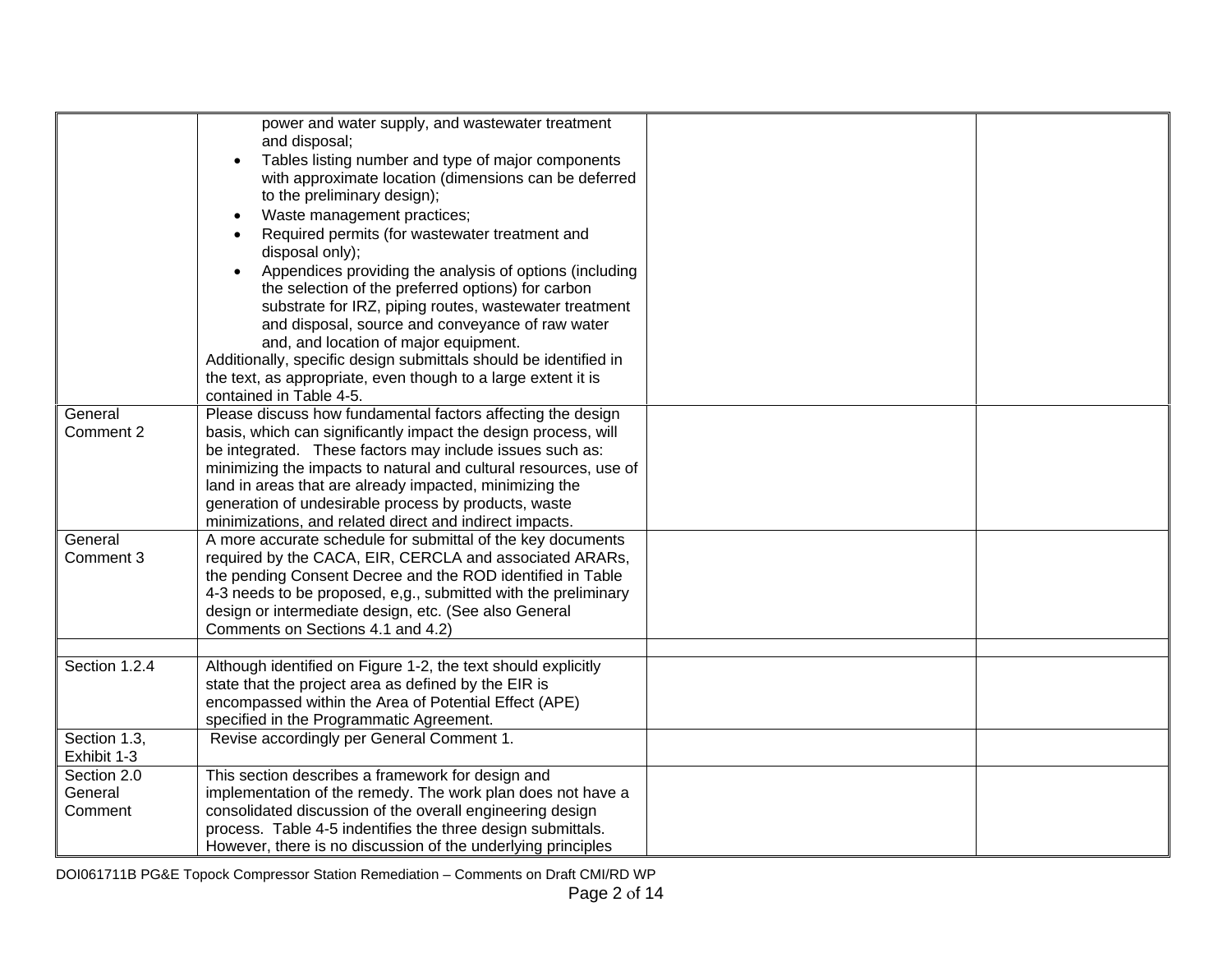|                                                                  | PG&E will employ between establishing design requirements,<br>how the requirements will be integrated in preliminary design,<br>what information may affect refinement in the intermediate<br>stage, and how the design rationale will be optimized in the<br>final design stage.                                                                                                                                                                                                                                                      |  |
|------------------------------------------------------------------|----------------------------------------------------------------------------------------------------------------------------------------------------------------------------------------------------------------------------------------------------------------------------------------------------------------------------------------------------------------------------------------------------------------------------------------------------------------------------------------------------------------------------------------|--|
|                                                                  | Please add a description of PG&E's engineering design<br>process to help reviewers understand the rationale that will<br>govern the design process from the feasibility study through<br>design and the eventual expression in the Construction/<br>Remedial Action Work Plan.                                                                                                                                                                                                                                                         |  |
| Section 2.1, 2 <sup>nd</sup><br>para.                            | It is stated that the numbers, methods, and configuration of<br>remedy components will change as the remedy moves from<br>the design to the operational phases. Some discussion is<br>needed on how changes to impacts and mitigation measures<br>will be handled and documented considering many of the<br>relevant plans could have already been submitted and<br>approved.                                                                                                                                                          |  |
| Section 2.1.1, 1 <sup>st</sup><br>para.                          | The organic carbon substrate alternatives assessment should<br>be presented in this document, and the preferred carbon<br>substrate identified. There could be impacts associated with<br>the preferred carbon substrate and there will need to be<br>consensus. See General Comment 1.                                                                                                                                                                                                                                                |  |
| Section 2.1.1, IRZ<br>System Footprint,<br>2 <sup>nd</sup> para. | The text states that the MW-20 Bench could be used to locate<br>IRZ related structures. Is PG&E evaluating alternatives for<br>locating these structures? If so, is this evaluation critical to the<br>design and construction plan? When does PG&E intend to<br>complete the evaluation? See General Comment 1.<br>The text could be improved with background information and<br>discussion of the significance of the MW-20 Bench and the<br>role this location plays in the project Please call out its location<br>on Figure 2-1a. |  |
| Section 2.1.1,<br>Well<br>Maintenance, 1 <sup>st</sup><br>para.  | This implies that a treatment facility may be located on the<br>MW-20 bench. Further information regarding said treatment<br>facility should be included (i.e., mobile or permanent unit,<br>potential size of unit, etc.). Also, there is no discussion of<br>piping to be used for return of treated water.<br>Additionally, under what conditions would waste water be<br>conveyed to the MW-20 Bench and another location? See<br>General Comment 1.                                                                               |  |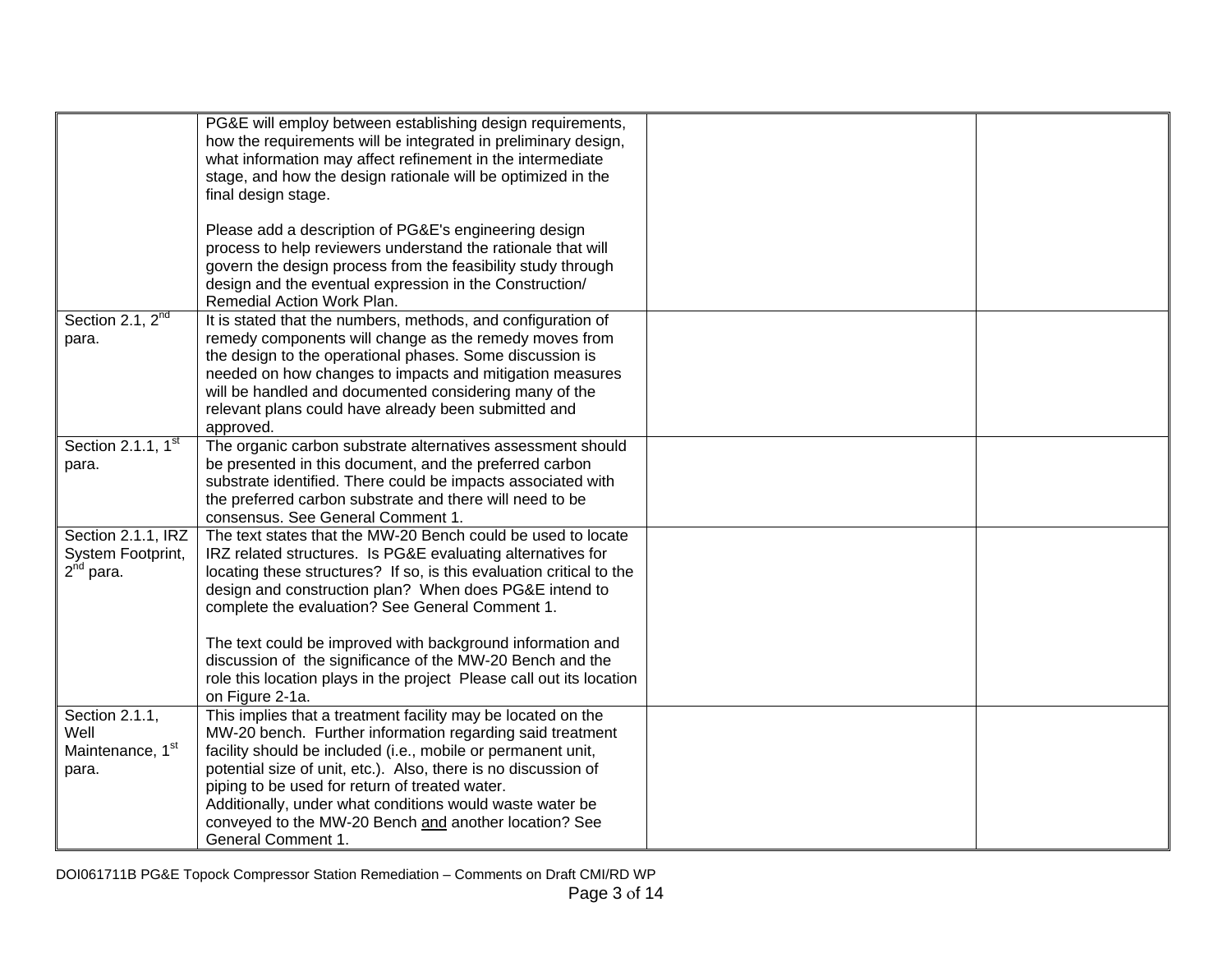| Section 2.1.2, $\overline{1^{st}}$ | It is stated that the extraction wells along the Colorado River         |  |
|------------------------------------|-------------------------------------------------------------------------|--|
| para.                              | are used to capture Cr(VI) that was already beyond the IRZ,             |  |
|                                    | and to control the migration of byproducts. Assuming                    |  |
|                                    | groundwater flows toward the river (a potentiometric surface            |  |
|                                    | map has not been provided to verify this assertion), it would           |  |
|                                    | appear the river bank extraction well array should be extended          |  |
|                                    | to the south to capture contamination at wells MW26 and                 |  |
|                                    | MW51.                                                                   |  |
| Section 2.1.2,                     | Table 6-1 indicates that the East Ravine groundwater                    |  |
| <b>East Ravine</b>                 | investigation will be concluded in the Fall of 2011. Figure 4-1         |  |
| <b>Extraction Wells,</b>           | indicates that the 30% design is to be submitted by September           |  |
| $1st$ para.                        | 30, 2011. Incorporating the findings from the investigation into        |  |
|                                    | the design would be difficult. Please provide an explanation of         |  |
|                                    | the process that will be used to determine design parameters            |  |
|                                    | for East Ravine                                                         |  |
| Section 2.1.2,                     | The term "Embayment Area" is used in the text for the first time        |  |
| page 2-5, 1st                      | and is not found in other documents. Provide a definition of            |  |
| para.                              | the "Embayment Area" or clarify the definition found on page 2-         |  |
|                                    | 6 and include a topographic figure for reference.                       |  |
| Section 2.1.2,                     | The text notes that only extraction wells are included for the          |  |
| page 2-6, East                     | East Ravine area. The DOI ROD left options open for                     |  |
| <b>Ravine Extraction</b>           | freshwater injection for flushing and injection of carbon               |  |
| Wells                              | amendments. DOI requests justification for only considering             |  |
|                                    | extraction wells, given that the East Ravine Investigation is, at       |  |
|                                    | this point, incomplete.                                                 |  |
| Section 2.1.3,                     | Several options are proposed for sources of fresh water. The            |  |
| Fresh Water                        | text should provide the factors that were considered in                 |  |
| Production                         | proposing that the fresh water would be from production wells           |  |
| Well(s). $1st$ para.               | in Arizona and a preferred option for fresh water should be             |  |
|                                    | proposed. See General Comment 1.                                        |  |
| Section 2.1.3<br>Freshwater        | A summary of the available well information for the proposed            |  |
| Production                         | fresh water options should be provided. This summary should             |  |
| Wells(s). 1st para.                | include well design for current wells and water quality<br>information. |  |
| Section 2.1.3,                     | It seems the text is "dancing around" the use of the existing           |  |
| Fresh Water                        | HNWR well as an option for fresh water, although the well is            |  |
| Production                         | shown on Figure 2-1b. See previous comment and General                  |  |
| Well(s). $2^{nd}$ para.            | Comment 1.                                                              |  |
| Section 2.1.3,                     | Further information regarding well rehabilitation methods and           |  |
| page 2-10 and 11                   | details of the chemical use will be required for agency                 |  |
|                                    |                                                                         |  |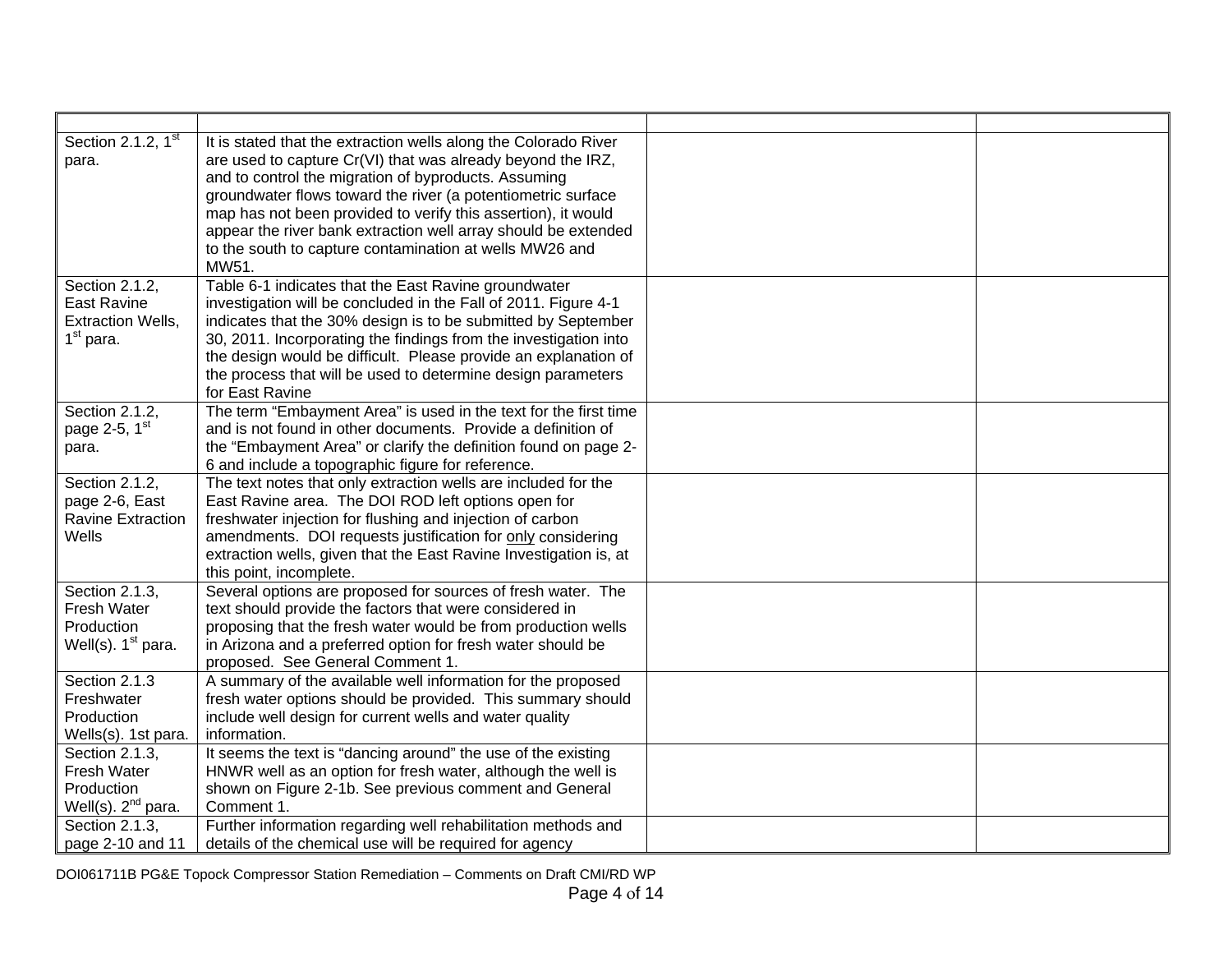|                                | approval. The text should specify which future documents will     |  |
|--------------------------------|-------------------------------------------------------------------|--|
|                                | provide the detail regarding well rehabilitation (presumed O&M    |  |
|                                | manual).                                                          |  |
| Section 2.1.3,                 | See General Comment 1.                                            |  |
| Fresh Water                    |                                                                   |  |
| <b>Injection System</b>        |                                                                   |  |
| Routing, 1 <sup>st</sup> para. |                                                                   |  |
| Section 2.1.3,                 | There needs to be some discussion as to the reasoning behind      |  |
| Fresh Water                    | the "likely route" for fresh water versus the alternate route     |  |
| <b>Injection System</b>        | shown on Figure 2-1a. See General Comment 1.                      |  |
| Routing, 2 <sup>nd</sup> para. |                                                                   |  |
| Section 2.1.3,                 | See General Comment 1 as it pertains to the routing feasibility   |  |
| Fresh Water                    | evaluation.                                                       |  |
| <b>Injection System</b>        |                                                                   |  |
| Routing, 1 <sup>st</sup> para. |                                                                   |  |
| Section 2.1.3.                 | The California Department of Water Resources standards are        |  |
| page 2-11, first               | noted for decommissioning wells. When considering previous        |  |
| full para.                     | discussions with stakeholders, the agencies may evaluate          |  |
|                                | other options in the future. Modify the text to include "or other |  |
|                                | approved methods based on ongoing discussions with                |  |
|                                | stakeholders."                                                    |  |
| Section 2.1.3,                 | There needs to be some discussion on an alternative to the        |  |
| Fresh Water                    | use of the existing fresh water storage tanks above the           |  |
| <b>Injection System</b>        | Compressor Station, since it is only a possibility that the       |  |
| Operation, 1 <sup>st</sup>     | existing tanks could be used. See General Comment 1.              |  |
| para.                          |                                                                   |  |
| Section 2.1.3,                 | See General Comment 1 as it pertains to groundwater from          |  |
| Fresh Water                    | Arizona production wells requiring pre-treatment? If a            |  |
| <b>Injection System</b>        | stationary facility is needed, impacts from construction of a     |  |
| Operation, last                | water conditioning unit would need to be assessed. Further        |  |
| para.                          | information should be provided regarding the possible pre-        |  |
|                                | treatment/conditioning options                                    |  |
| Section 2.1.4                  | It should be noted that the BLM and HNWR management               |  |
|                                | plans only address federal lands. Specific covenants or           |  |
|                                | restrictions for state, county and private lands should be in     |  |
|                                | place during remedy implementation. Detail on these               |  |
|                                | restrictions should be provided in this section.                  |  |
| Section 2.1.4, last            | What is the timing for setting up the ICs? ICs are not identified |  |
| para.                          | in Table 4-5.                                                     |  |
| Section 2.2.2, 1st             | It is stated that power for the remediation systems will be       |  |
| para.                          | drawn from the City of Needles electric system, if possible.      |  |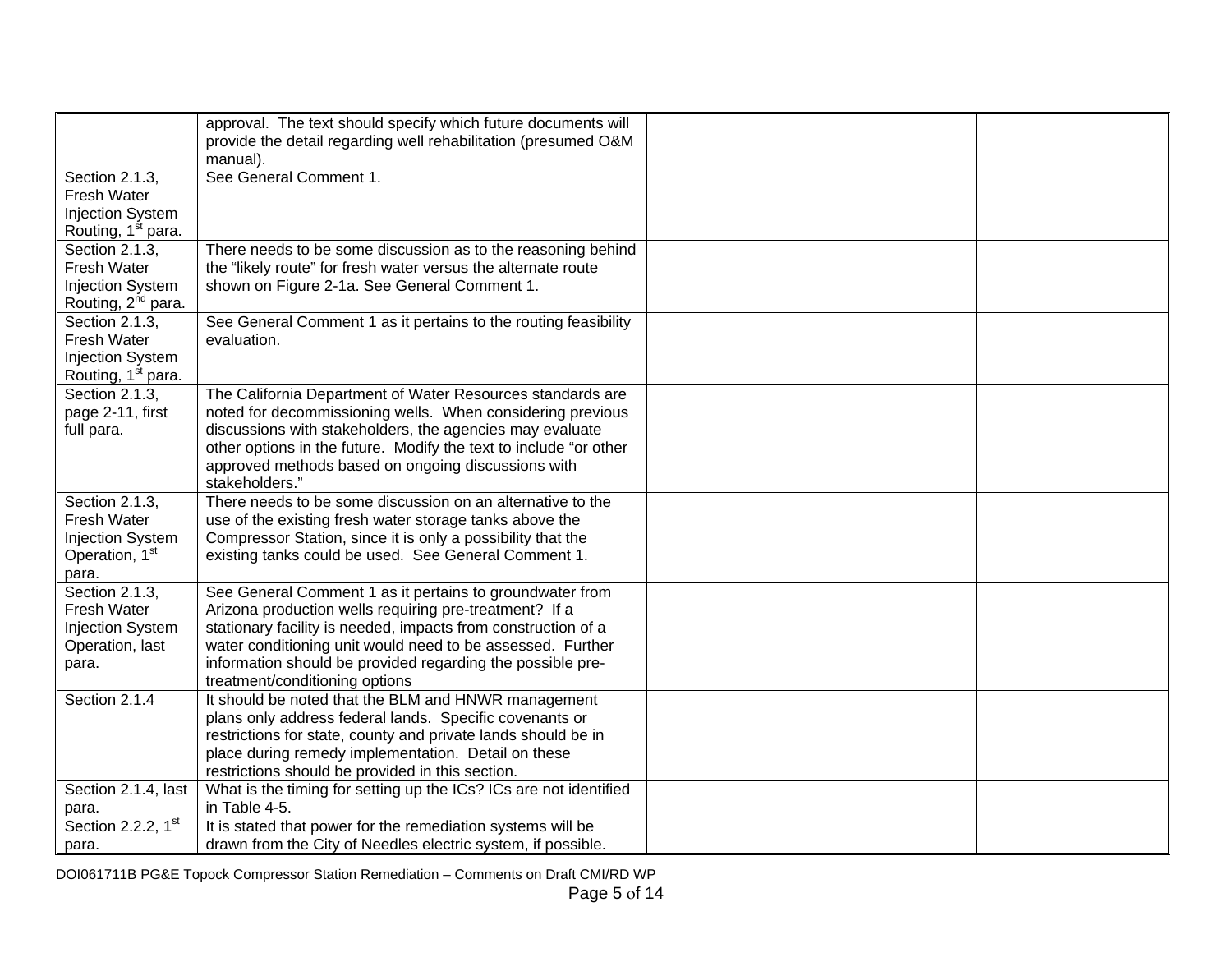|                         | This needs more discussion. Are we saying larger power lines         |  |
|-------------------------|----------------------------------------------------------------------|--|
|                         | may be necessary given the expected load, or that the power          |  |
|                         | may not be available if the load is too large? What are the          |  |
|                         | alternatives if power is not available? See General Comment 1.       |  |
| Section 2.2.3,          | Additional information will be required for treatment, storage       |  |
| page 2-14, first        | and disposal/reuse of waste water. It is not clear what              |  |
| para.                   | treatment criteria/standards are proposed for the wastewater.        |  |
|                         | This will likely affect the agencies consideration of disposal       |  |
|                         | options. See General Comment 1.                                      |  |
| Section 2.2.3, $2^{nd}$ | Wastewater treatment and disposal should be identified in the        |  |
| para. and follow        | CMI/RD work plan so that impacts can be reviewed and                 |  |
| on bullets              | agreed to prior to completing of a 30% design submittal. A           |  |
|                         | conservative estimate of the expected annual volume, with            |  |
|                         |                                                                      |  |
|                         | appropriate justification, should be presented in this work plan     |  |
|                         | for preliminary design purposes, rather than a range of 3 to 16      |  |
|                         | million gallons.                                                     |  |
|                         |                                                                      |  |
|                         | It is clear from the information provided that PG&E is providing     |  |
|                         | options will be considered over the life of the groundwater          |  |
|                         | treatment project. This consideration should be discussed in         |  |
|                         | the opening paragraph. The process and timing for the                |  |
|                         | evaluation and selection of the preferred disposal/reuse             |  |
|                         | option(s) for wastewater should be presented in the CMI/RD           |  |
|                         | Work Plan. The five disposal/reuse options will likely have          |  |
|                         | widely varying treatment requirements.                               |  |
|                         |                                                                      |  |
|                         | The option of discharge to Bat Cave Wash would need to               |  |
|                         | consider the presence of soil contamination in this area. This       |  |
|                         | is particularly critical as the soil investigation is incomplete and |  |
|                         | impacts from discharge cannot be adequately evaluated at this        |  |
|                         | time. Pending the outcome of the characterization,                   |  |
|                         | consideration of this option could limit or alter soil remedial      |  |
|                         | alternatives considered for the wash.                                |  |
|                         |                                                                      |  |
|                         | Please provide an alternative analysis and propose a preferred       |  |
|                         | alternative. See General Comment 1.                                  |  |
| Section 2.2.3,          | The text infers that multiple streams of wastewater with             |  |
| page 2-14, option       | multiple treatment criteria/standards will be generated during       |  |
| 1.                      | operations. Additional information on how PG&E will assess           |  |
|                         | this situation and the general management of these waste             |  |
|                         | streams should be provided for consideration by the agencies.        |  |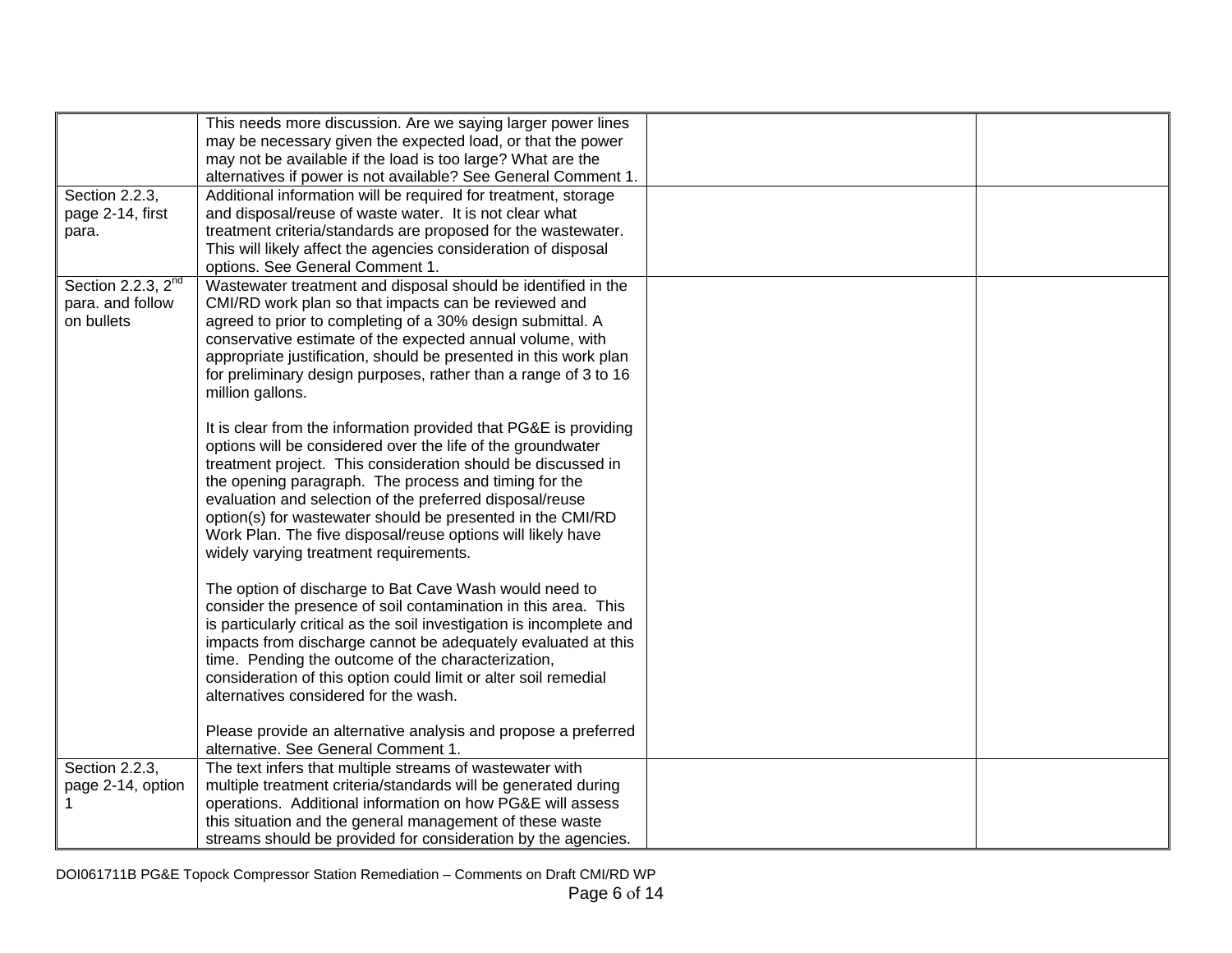|                                                            | See General Comment 1.                                                                                                                                                                                                                                                                                                            |  |
|------------------------------------------------------------|-----------------------------------------------------------------------------------------------------------------------------------------------------------------------------------------------------------------------------------------------------------------------------------------------------------------------------------|--|
| Section 2.3.1,<br>page 2-16, last<br>para.                 | It is acknowledged that manganese will be generated as a by-<br>product of the in-situ treatment and information is contained<br>within the CMS/FS regarding calculated manganese levels.                                                                                                                                         |  |
|                                                            | PG&E should propose an action level for manganese in this<br>document.                                                                                                                                                                                                                                                            |  |
| Section 2.3.1,<br>page 2-16, last<br>para.                 | It is stated the river monitoring may be conducted. Because<br>RAO #2 is to ensure Cr(VI) concentrations are at or below 11<br>ug/L, some monitoring is required to provide direct evidence<br>that the RAO is being achieved. Please change may to will in<br>the 5th sentence.                                                  |  |
|                                                            | Also, provide a listing of constituents that will be considered in<br>river water monitoring and the corresponding surface water<br>quality criteria.                                                                                                                                                                             |  |
| Section 2.3.1,<br>page 2-17, 1 <sup>st</sup> full<br>para. | It is likely that compliance monitoring within the floodplain area<br>will be at a higher frequency due to the potential generation of<br>by-products and proximity of the Cr(VI) plume to the river. An                                                                                                                          |  |
|                                                            | optional monitoring frequency for the floodplain is proposed in<br>Table 2-1 and should be discussed in this section.                                                                                                                                                                                                             |  |
|                                                            | Additionally, the text and Table 2-1 should include a<br>discussion and rationale regarding reevaluation of the<br>monitoring system and frequency when significant changes are<br>made during the operational period.                                                                                                            |  |
| Figure 2-3                                                 | The diagram has two "neutralization" steps. Provide additional<br>information regarding the process occurring in these steps.                                                                                                                                                                                                     |  |
| Section 3.1.1,<br>page 3-2, 1st<br>para.                   | Figure 3-1 should show the potentiometric surface with arrows<br>to denote groundwater flow direction to support the text<br>discussion.                                                                                                                                                                                          |  |
| Section 3.1.1,<br>page 3-2                                 | The phrase "significant quantities of groundwater" may not be<br>appropriate in this context. Typically, that phrase relates to<br>"significance" as a groundwater supply. Bedrock may in fact<br>be a significant contaminant transport pathway, especially in<br>the East Ravine. DOI suggests deletion of this last portion of |  |
| Section 3.1.1, top                                         | the sentence<br>An isopach map of saturated alluvial thickness would be useful                                                                                                                                                                                                                                                    |  |
| of page 3-3                                                | to support the discussion in the text.                                                                                                                                                                                                                                                                                            |  |
| Section 3.1.2, 1 <sup>st</sup>                             | The meaning of COPC should be defined in context of its use                                                                                                                                                                                                                                                                       |  |
| para.                                                      | here. The term COPC can have different meanings depending<br>on its context (risk assessment, compliance assessment, etc.).                                                                                                                                                                                                       |  |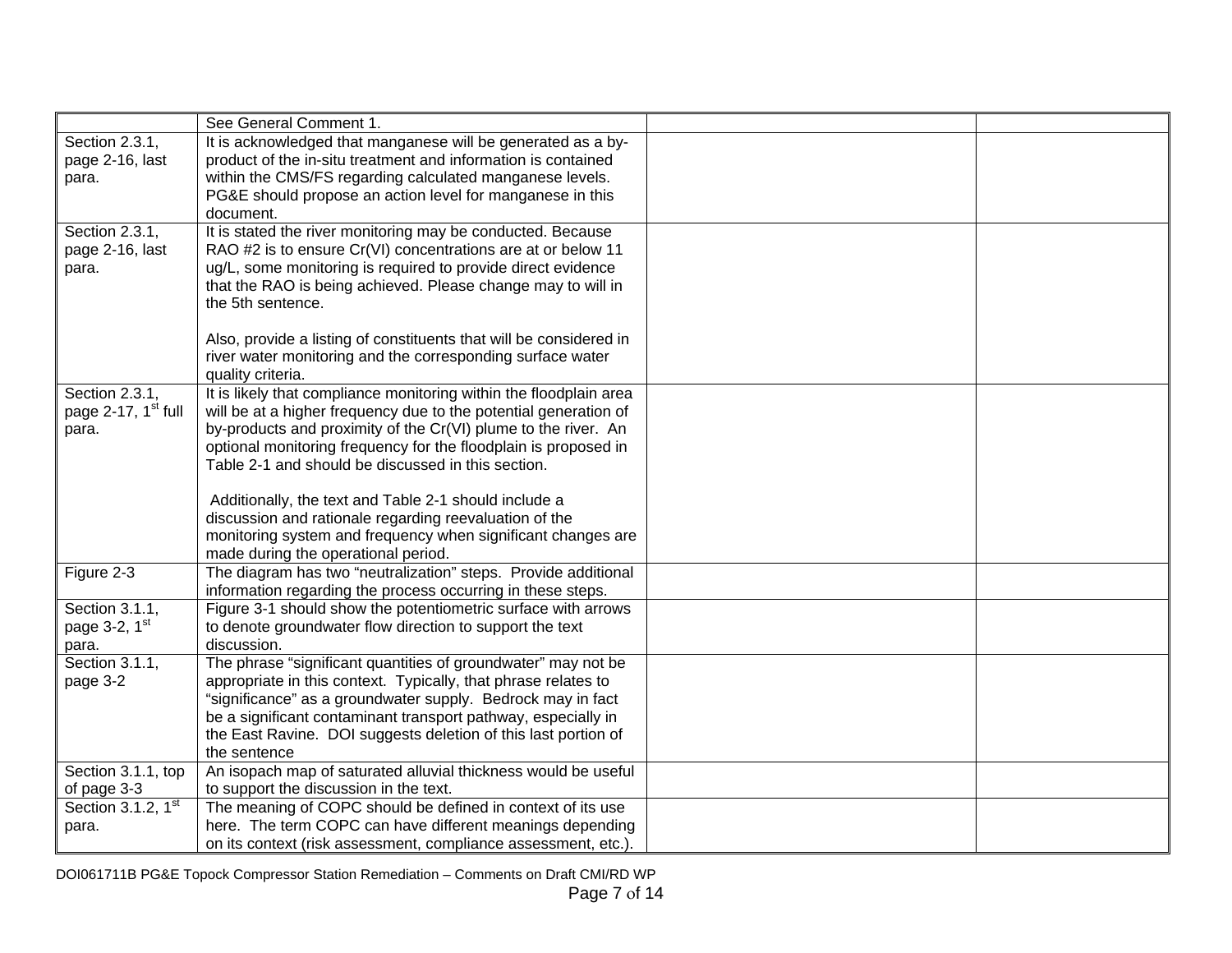| Section 3.2.1, 1 <sup>st</sup> | The feasibility of using the arched bridge for the fresh water      |  |
|--------------------------------|---------------------------------------------------------------------|--|
|                                |                                                                     |  |
| bullet on page 3-8             | pipeline should be presented in the CMI/RD Work Plan so that        |  |
|                                | a 30% design can be prepared for this option, or another            |  |
|                                | option for conveying the water. See General Comment 1.              |  |
| Section 3.2.1, 2 <sup>nd</sup> | See comment Section 2.2.2, 1 <sup>st</sup> para.                    |  |
| bullet on page 3-8             |                                                                     |  |
| Section 3.1.2, 2 <sup>nd</sup> | The first sentence implies a listing of monitoring programs that    |  |
| to the last para.              | will be used to update baseline maps " monitoring programs          |  |
|                                | listed below". No list is provided. Please clarify.                 |  |
| Section 3.1.2, last            | The work plan addendum was submitted to both DTSC and               |  |
| paragraph                      | DOI.                                                                |  |
| Section 3.1.4,                 | General water quality parameters should also be monitored to        |  |
| page 3-6                       | evaluate potential geochemical condition changes that could         |  |
|                                | influence Cr, Mn, and As distributions during remedial action.      |  |
| Section 3.2.1,                 | For clarification, PG&E should include BOR, USFWS and the           |  |
| second para.                   | HNWR in the landowners listing for Arizona. A property              |  |
|                                | ownership map should be included for reference.                     |  |
| Section 3.2.7                  | In addition to referencing the new consultation for construction    |  |
|                                | of the groundwater remedy apparatus, PG&E needs to discuss          |  |
|                                | the potential for effects of this project on the Yuma clapper rail. |  |
|                                | A survey will be required for the clapper rail if construction is   |  |
|                                | likely to occur in marsh habitats.                                  |  |
| Section 4.0                    | This section appears to be developed for the primary purpose        |  |
| General                        |                                                                     |  |
|                                | of satisfying the EIR mitigation requirements. References to        |  |
| Comment                        | DTSC approvals and determinations occur throughout. A               |  |
|                                | majority of the remedy implementation activities occur on           |  |
|                                | Federal lands and will require review and approval by DOI and       |  |
|                                | the Bureaus input or concurrence. It is recommended that            |  |
|                                | PG&E review this section to assure that DOI approvals appear        |  |
|                                | as appropriate and consultation/coordination with BOR,              |  |
|                                | USFWS/HNWR, and BLM are called out.                                 |  |
| Section 4.0, $1st$             | What aspects of design would overlap construction and               |  |
| para.                          | startup? According to Figure 4-1, there will be an approved         |  |
|                                | design before any construction activities.                          |  |
|                                |                                                                     |  |
| Section 4.0, page              | The second paragraph discusses regulatory requirements              |  |
| 4-1                            | including ARARs. The text indicates that CERCLA                     |  |
|                                | requirements are identified in Table 4-2. ARARs however, are        |  |
|                                | not identified in Table 4-2. The text in the second paragraph       |  |
|                                | indicates that ARARs compliance will be addressed through a         |  |
|                                | documentation process.                                              |  |
|                                |                                                                     |  |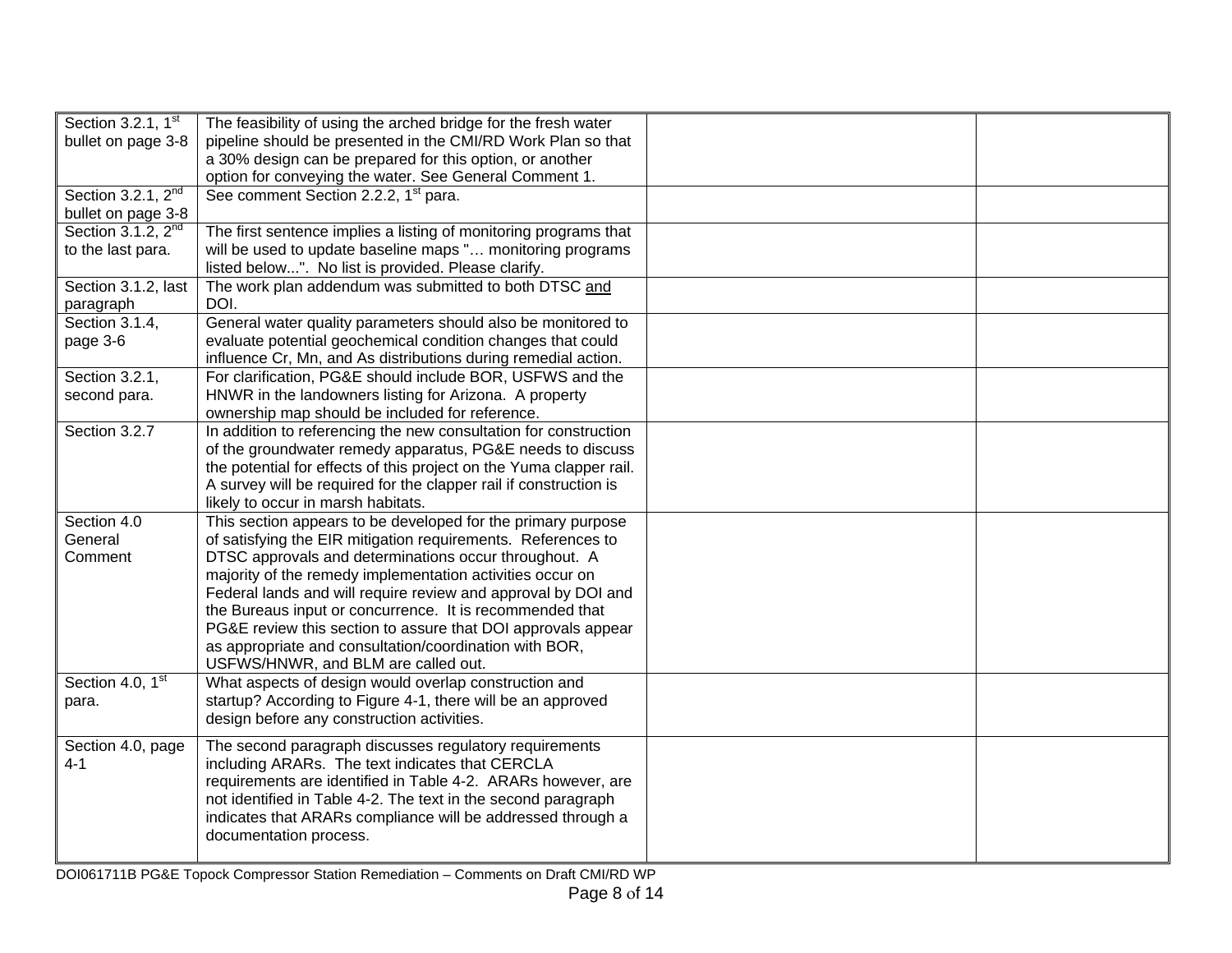|                                        | Please expand the discussion in Section 4 to describe how and<br>when action and location specific ARARs, as set forth in the<br>Record of Decision, Table 2 (ROD), will be addressed, how<br>their potential impact on the project will be assessed, and how<br>they will be integrated into the different project implementation<br>phases. Please note we are not asking for an assessment at<br>this time; rather for PG&E to articulate their plan for addressing<br>action and location specific ARARs.                                                                                                                                           |  |
|----------------------------------------|---------------------------------------------------------------------------------------------------------------------------------------------------------------------------------------------------------------------------------------------------------------------------------------------------------------------------------------------------------------------------------------------------------------------------------------------------------------------------------------------------------------------------------------------------------------------------------------------------------------------------------------------------------|--|
| Section 4.1<br>General                 | DOI agrees with the concept of "packaging" documents when it<br>is sensible. However, we request that the packaging be<br>segmented and organized so that review and approval of<br>individual components can be accomplished without<br>intertwining other components in the package. For example, it<br>appears that the IM-3 decommissioning plan is included as a<br>part of the CIMP. It is also part of the Programmatic<br>Agreement and will need to be addressed separately by the<br>federal agencies.<br>In addition to considering by similarity of content and mission;<br>please expand on how the timing (e.g., last bullet on page 4-3) |  |
|                                        | will be addressed to ensure that the Agency's review and<br>approval requirements are accommodated.                                                                                                                                                                                                                                                                                                                                                                                                                                                                                                                                                     |  |
| Section 4.2<br>General                 | Section 4 identifies many of the documents and deliverables<br>impacting the project. However, the presentation does not<br>provide much discussion of how the requirements of these<br>documents affect project implementation.<br>Please provide an initial "cross walk" or compliance matrix of<br>the major requirements stemming from the key documents<br>during the design phase so that their impact can be                                                                                                                                                                                                                                     |  |
|                                        | anticipated. The crosswalk should then be updated as project<br>definition increases through the construction, operations, and<br>closure phases.                                                                                                                                                                                                                                                                                                                                                                                                                                                                                                       |  |
|                                        | In addition to the crosswalk, please provide a preliminary<br>schedule illustrating when the deliverable will be provided<br>relative to the design, construction, and implementation<br>phases. See also General Comments Section 4. and 4.1<br>above.                                                                                                                                                                                                                                                                                                                                                                                                 |  |
| Section 4.0, page<br>4-1, second para. | It is recommended that the text reference the pending Consent<br>Decree between PG&E and DOI and the Programmatic                                                                                                                                                                                                                                                                                                                                                                                                                                                                                                                                       |  |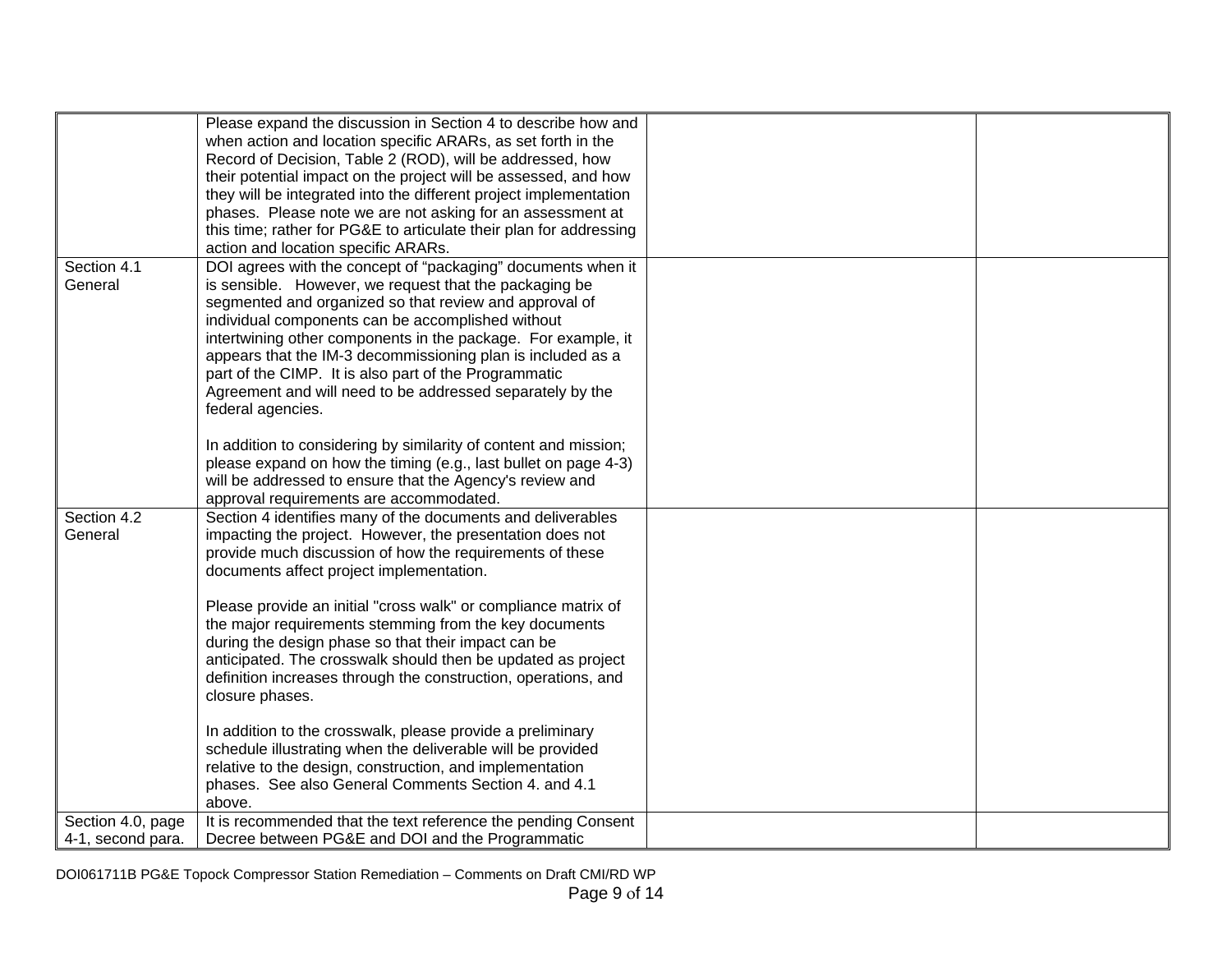|                              | Agreement and how it may affect design.                           |  |
|------------------------------|-------------------------------------------------------------------|--|
| Section 4.2                  | Much of the information provided within this section is geared    |  |
|                              | toward compliance with the EIR and associated mitigation          |  |
|                              | measures. It is clear that coordination with BLM in their         |  |
|                              | development of the CHPMP and coordination with DOI in             |  |
|                              | specification of stipulation for the remedy must occur. PG&E      |  |
|                              | should, at a minimum, describe how this coordination will occur   |  |
|                              | throughout the process.                                           |  |
| Section 4.2, 1 <sup>st</sup> | As noted in the previous comments, there are many analyses        |  |
| para.                        | that need to be performed and presented in the CMI/RD Work        |  |
|                              | Plan so that a 30% design can proceed without incurring           |  |
|                              | subsequent changes. According to Table 4-5, elements of the       |  |
|                              | preliminary design do not include presentation of the analyses    |  |
|                              | that are yet to be performed. See General Comment 1.              |  |
| Section 4.2.1.1              | This section should also reference coordination with the          |  |
|                              | CHPMP and PA. For example, the PA references                      |  |
|                              | development of a decommissioning and restoration plan for the     |  |
|                              | IM-3 facility as well. Please provide discussion of how CHPMP     |  |
|                              | and PA requirements will be integrated.                           |  |
| Section 4.2.1.2              | Provide detail on how PG&E, DTSC, and BLM are coordinating        |  |
|                              | on the Site Access Plan.                                          |  |
| Section 4.2.1.5              | The section references "substantial adverse change". This is      |  |
|                              | clearly in reference to the EIR. A definition of 'substantial     |  |
|                              | adverse change" should be provided for reference.                 |  |
| Section 4.2.1.7              | Clearly coordination with the Federal agencies and the Section    |  |
|                              | 106 process is necessary with respect to potential impacts to     |  |
|                              | cultural/historic properties and consult with SHPO/ACHP and       |  |
|                              | agencies necessary in designing a treatment plan. Please add      |  |
|                              | discussion elaborating on this point.                             |  |
| Section 4.2.2                | USFWS does not anticipate a Programmatic Biological               |  |
|                              | Assessment (PBA) Addendum. Although most of the                   |  |
|                              | information in the current PBA is likely still accurate, it is    |  |
|                              | appropriate to submit a new PBA for implementation of the         |  |
|                              | remedy.                                                           |  |
|                              |                                                                   |  |
|                              | Also, it is not clear how the plant transplant/monitoring plan is |  |
|                              | different than the revegetation plan? If PG&E is going to         |  |
|                              | monitor plant success for 5 years after moving/revegetating,      |  |
|                              | performance goals will need to be established to determine        |  |
|                              | success/level of acceptable failure.                              |  |
| Section 4.4                  | The 5-year reviews are the responsibilities of the agencies       |  |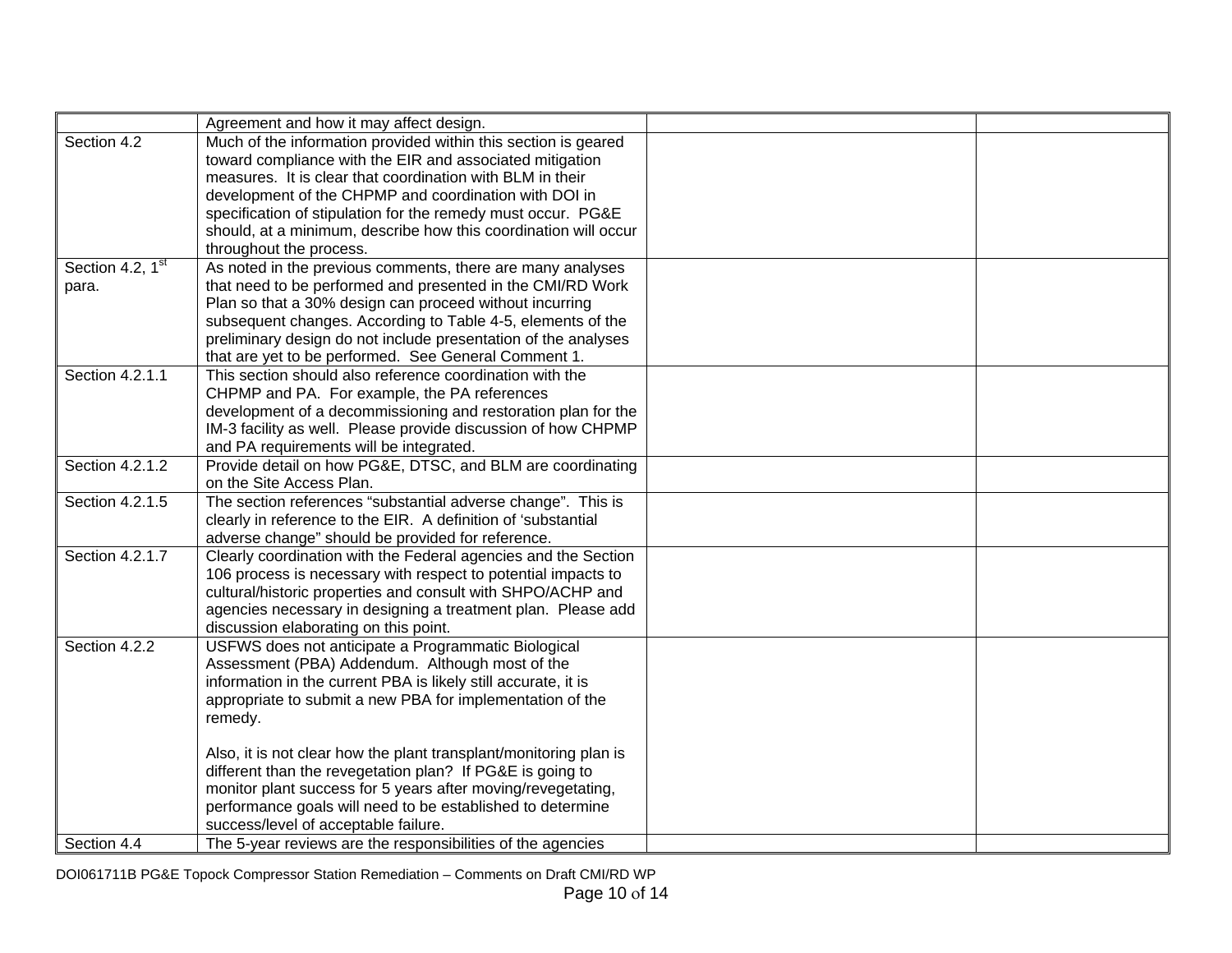| Table 4-2                     | (DTSC and DOI). The purpose of the outline of the 5-year<br>review is unclear. It is suggested that PG&E anticipate their<br>deliverables/activities needed to support the review and<br>provide a listing for agency review/acceptance. PG&E should<br>include a summary of anticipated deliverables including data<br>evaluations, plume maps, progress reports, etc. Activities<br>should include an evaluation of changes since remedy<br>implementation or the previous review such as assumptions<br>regarding remedy byproducts, costs, land use, and plume<br>characteristics.<br>It is not clear if an additional treatability study is planned for the                                |  |
|-------------------------------|-------------------------------------------------------------------------------------------------------------------------------------------------------------------------------------------------------------------------------------------------------------------------------------------------------------------------------------------------------------------------------------------------------------------------------------------------------------------------------------------------------------------------------------------------------------------------------------------------------------------------------------------------------------------------------------------------|--|
|                               | remedy. It is included in the listing of elements under the<br>RDWP.                                                                                                                                                                                                                                                                                                                                                                                                                                                                                                                                                                                                                            |  |
| Table 4-3                     | It appears that PG&E intends to include the IM-3<br>decommissioning plan within the CIMP. This plan is also a<br>part of the Programmatic Agreement. It is recommended that<br>this be a separate document or appendix to the RA Work Plan<br>for approval by both agencies.<br>It is unclear what is meant by a "hazardous materials business<br>plan." Is this similar to a hazardous materials management<br>plan?<br>Many of the documents that are specified as EIR-related<br>documents (highlighted by Note 6) are also required to satisfy<br>CERCLA ARAR. This is not apparent in the text discussion or<br>in the "Road Map".<br>See comment on Section 4.2.2 regarding PBA Addendum. |  |
| Section 6.1, Table<br>$6 - 1$ | Table 6-1 identifies a number of activities to be performed in<br>the summer of 2011 that affect the preliminary design, in<br>particular the East Ravine study that is not scheduled to be<br>completed until the Fall of 2011. Figure 4-1 indicates the<br>preliminary design is due September 30, 2011. It does not<br>seem reasonable that the findings from conducting all these<br>activities in the summer can be folded into the preliminary<br>design submittal.<br>Please provide discussion of how the East Ravine groundwater<br>characterization will be integrated into the preliminary (30%)<br>design. Additionally, address the impact on the preliminary                      |  |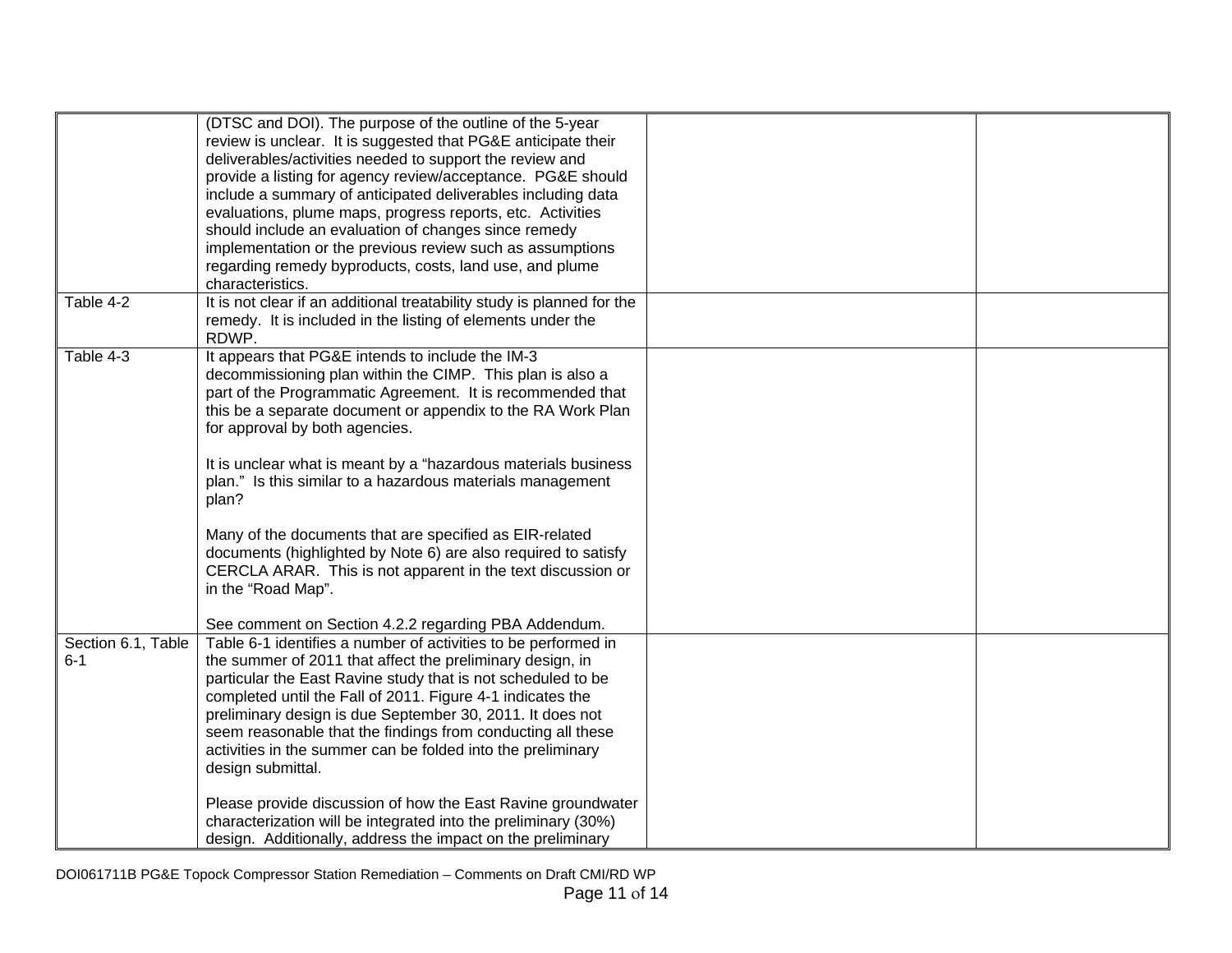|                                    | design should the East Ravine groundwater investigation be<br>extended and identify a point in the preliminary design phase<br>when the overall design process and project schedule would<br>be adversely affected.                                                                                                                                                                                                                                                                                                                                                                                                                                                                                                     |  |
|------------------------------------|-------------------------------------------------------------------------------------------------------------------------------------------------------------------------------------------------------------------------------------------------------------------------------------------------------------------------------------------------------------------------------------------------------------------------------------------------------------------------------------------------------------------------------------------------------------------------------------------------------------------------------------------------------------------------------------------------------------------------|--|
| Section 6.3.2,<br>page 6-4         | Please explain this step in more detail. Specifically, what<br>floodplain geochemical data set is being referred to here?<br>Please comment on the calibration step and discuss the<br>general calibration acceptance process (e.g., will calibration<br>criterion be established)                                                                                                                                                                                                                                                                                                                                                                                                                                      |  |
| Section 6.3.3,<br>page 6-4         | Please explain this step in more detail. Specifically, what data<br>will be used in the model? Please discuss the general<br>calibration acceptance processes (e.g., will calibration<br>criterion be established).                                                                                                                                                                                                                                                                                                                                                                                                                                                                                                     |  |
| Section 7.0,<br>General<br>Comment | The opening statement leads one to believe that the<br>importance of the development of a project management plan<br>is driven only by an imposed requirement (the CACA).<br>Managing a remedial design and remedial action of this scope<br>will require consistent communication and coordination with<br>multiple parties including contractors, the regulatory agencies<br>and stakeholders. The information provided in this section<br>should provide the sequencing and logic for each stage of the<br>project through completion of the final design and initial<br>implementation activities.                                                                                                                  |  |
| Section 7.3<br>General             | The Project Organization and Management section does not<br>adequately address overall planning, scheduling, and control of<br>the numerous components and dependencies associated with<br>the project. Please describe in Section 7.3 how PGE intends<br>to manage the various institutional, technical, and construction<br>aspects, many of which are likely to be interrelated by<br>dependencies.<br>PG&E should consider the possible benefits a work breakdown<br>structure, network type planning and scheduling system such<br>as Program Evaluation and Review Technique of Critical Path<br>Method (PERT/CPM) to aid in identifying and monitoring<br>critical sequencing and dependencies. PERT/CPM methods |  |
|                                    | are commonly used in construction project management.                                                                                                                                                                                                                                                                                                                                                                                                                                                                                                                                                                                                                                                                   |  |
| Section 7.3                        | The Project Organization and Management Section does not<br>address Project Risk Management. There are technical (e.g.,<br>discussed in Appendix G in the CMS/FS) and institutional                                                                                                                                                                                                                                                                                                                                                                                                                                                                                                                                     |  |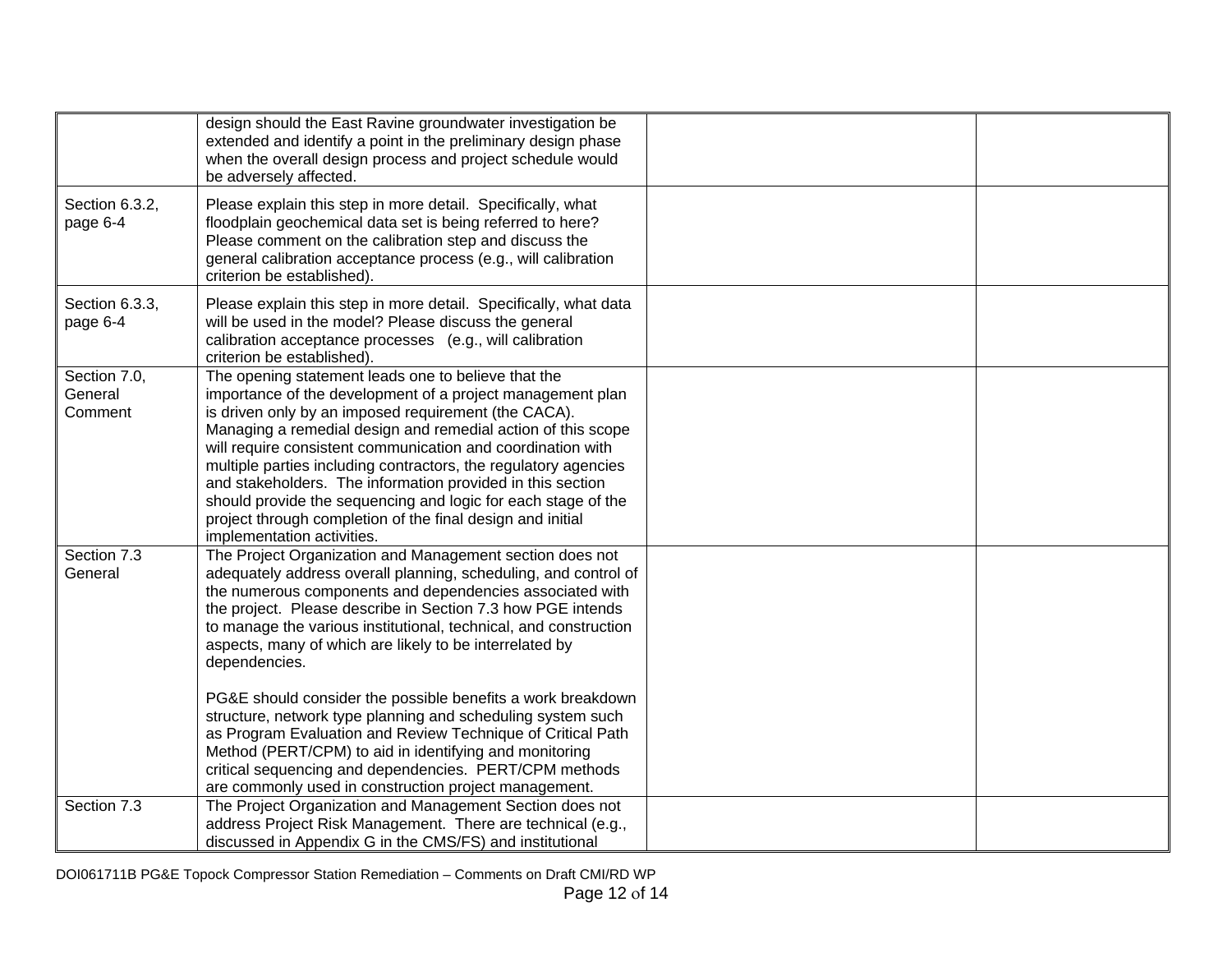|               | uncertainties (e.g., Stakeholders inputs), and other               |  |
|---------------|--------------------------------------------------------------------|--|
|               | uncertainties that can have adverse impacts on project             |  |
|               | success. PG&E should evaluate project risk and consider            |  |
|               | initiating a risk management activity that will be revisited as    |  |
|               | project definition increases (Exhibit 1-2). As project definition  |  |
|               | increases, multiple and cascading effects may emerge that the      |  |
|               | place the project implementation in jeopardy.                      |  |
|               |                                                                    |  |
|               | Please add discussion in Section 7 acknowledging Project Risk      |  |
|               | Management and the need to identify critical variables, their      |  |
|               | impacts, and how they will be addressed as the project             |  |
|               | definition increases.                                              |  |
| Section 7.3.1 | It is clear from the discussion that safety is a priority for PG&E |  |
|               | on the Topock project, as it should be and DOI anticipates an      |  |
|               | opportunity to review the health and safety plans and              |  |
|               | procedures that will be put into place to ensure protection of all |  |
|               | associated with the site. To address protection of the             |  |
|               | environment, this section only notes implementation of             |  |
|               | "protocols consistent with EIR mitigation measures and             |  |
|               | ARARs." This, however, only addresses human health. It is          |  |
|               | expected that this section would, at a minimum, discuss the        |  |
|               | plans and procedures that will be put into place to protect of     |  |
|               | wildlife, indigenous plants, air quality and waterways potentially |  |
|               | impacted by the remedy implementation.                             |  |
| Section 7.3.3 | PG&E should also consider opportunities for agencies and           |  |
|               | stakeholders for site visits during the design stages. These       |  |
|               | could include visits to the similar remediation facilities (i.e.,  |  |
|               | Hinkley) to facilitate a better understanding of the system        |  |
|               | layout and potential impacts from remedy implementation,           |  |
| Section 7.3.4 | ARAR compliance is required for remedy implementation. This        |  |
|               | section should discuss how PG&E will evaluate and monitor          |  |
|               | ARAR compliance during remedy development and                      |  |
|               | implementation. Additionally, DOI has recommended that a           |  |
|               | "checklist" be part of the design documentation to facilitate      |  |
|               | documentation of ARAR compliance.                                  |  |
|               |                                                                    |  |
|               | This section specifies that PG&E will provide information to       |  |
|               | "DTSC to document implementation and completion of                 |  |
|               | identified mitigation measures". The Programmatic Agreement        |  |
|               | specifies stipulations for remedy implementation and it is         |  |
|               | anticipated that the CHPMP and DOI direction for remedy            |  |